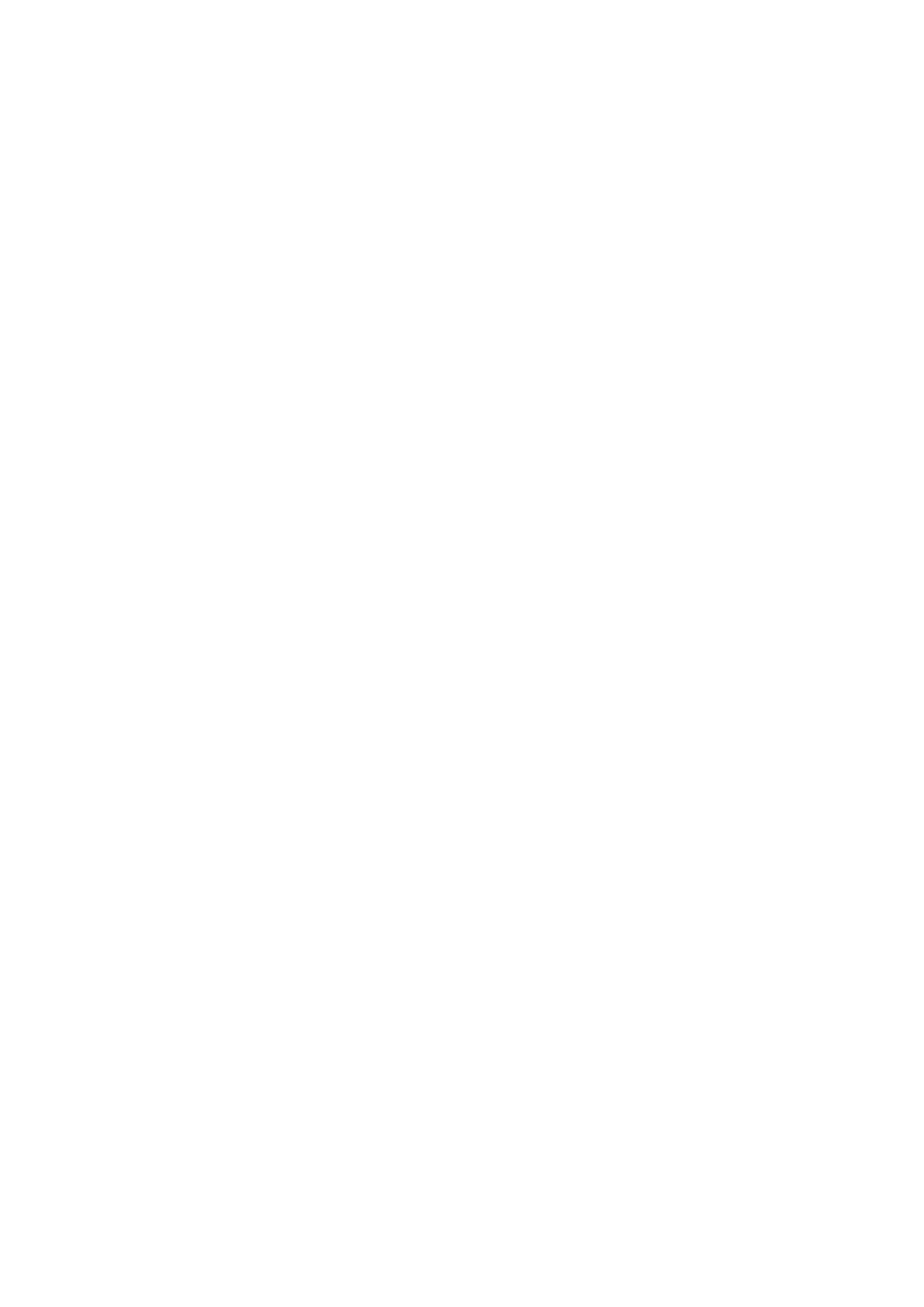**First International Phytoplasmologist Working Group Meeting November 12-15, 2007 Bologna – Italy**

*Paratos tantummodo in rerum natura investiganda fortuna iuvit*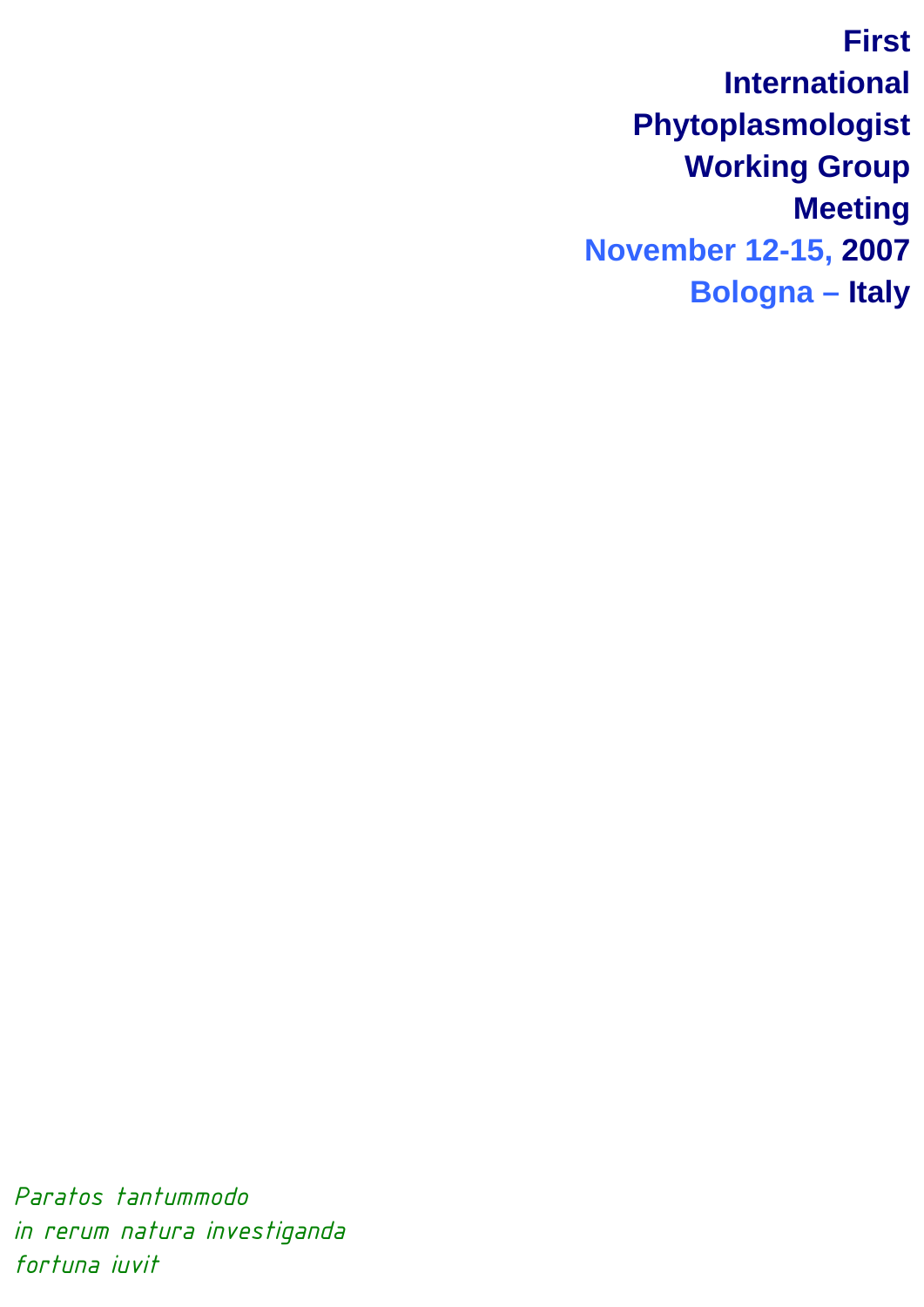# Monday November 12

|       | From 8:00 Registration - Posters set up                                                                                                             |                                                                                                                                              |
|-------|-----------------------------------------------------------------------------------------------------------------------------------------------------|----------------------------------------------------------------------------------------------------------------------------------------------|
| 9:00  | Welcome addresses                                                                                                                                   |                                                                                                                                              |
| 10:00 | Molecular biology and genomics of Mollicutes<br>Introduction                                                                                        |                                                                                                                                              |
|       | <b>Shmuel Razin</b> – The Hebrew University–Hadassah Medical School, Jerusalem, Israel                                                              |                                                                                                                                              |
|       | 10:30 Coffee break                                                                                                                                  |                                                                                                                                              |
| 11:00 | Host-parasite interaction of phytoplasmas from a molecular biological perspective                                                                   |                                                                                                                                              |
|       | Shigetou Namba - The University of Tokyo, Tokyo, Japan                                                                                              |                                                                                                                                              |
|       | Phytoplasma genomics                                                                                                                                | Saskia Hogenhout & Matt Dickinson                                                                                                            |
| 11:45 | An overview of the genome sequence of 'Candidatus<br>Phytoplasma australiense' – Australian strain                                                  | Lucy Tran-Nguyen, M. Kube,<br>B. Schneider, R. Reinhardt, K. Gibb                                                                            |
| 12:00 | First look into the genome sequence of 'Candidatus<br>Phytoplasma mali' in comparison to 'Candidatus<br>Phytoplasma asteris' strains OY-M and AY-WB | Michael Kube, B. Schneider,<br>R. Reinhardt, E. Seemüller                                                                                    |
| 12:15 | Purification of phytoplasma DNA for sequencing the<br>"flavescence dorée" and stolbur phytoplasma genomes                                           | <i>Patricia Carle</i> , S. Malembic-Maher,<br>X. Foissac                                                                                     |
| 12:30 | Progress towards a chromosome map of the<br>"flavescence dorée" phytoplasma                                                                         | Sylvie Malembic-Maher, F. Constable,<br>A. Cimerman, G. Arnaud, P. Carle,<br>X. Foissac, E. Boudon-Padieu                                    |
| 12:45 | Dynamic structures in phytoplasma genomes: sequence-<br>variable mosaics (SVMs) of clustered genes                                                  | <i>Robert E. Davis,</i> R. Jomantiene,<br>Y. Zhao                                                                                            |
| 13:00 | Lunch                                                                                                                                               |                                                                                                                                              |
|       | Phytoplasma diseases worldwide I                                                                                                                    | Jana Franova & Phil Jones                                                                                                                    |
| 14:30 | Detection and identification of phytoplasmas in<br>Ribes rubrum                                                                                     | <i>Milan Navrátil, J.</i> Přibylová,<br>P. Válová, R. Fialová, D. Safářová,<br>J. Spak, D. Kubelková, K. Petrzik,<br>R. Karešová, V. Spaková |
| 14:45 | Detection of 'Candidatus Phytoplasma pyri' in<br>Turkey                                                                                             | Mona Gazel, C. Ulubas Serce,<br>K. Çağlayan, H. Oztürk                                                                                       |
| 15:00 | Molecular identification of 16SrI-A, 16SrI-B, 16SrI-<br>C, and 16Srl-L subgroups of phytoplasmas in<br>gramineous plants in Lithuania               | <i>Laima Urbanavičienė,</i> R.<br>Jomantienė, D. Valiūnas, R.E. Davis                                                                        |
| 15:15 | List of phytoplasma hosts in Brazil                                                                                                                 | Helena G. Montano, P. S. T. Brioso,<br>J. P. Pimentel                                                                                        |
| 15:30 | Phytoplasma associated diseases in tomato and<br>pepper in the state of BCS, Mexico: a brief overview                                               | V. Lebsky, <i>Arevik Poghosyan</i>                                                                                                           |
| 15:45 | Identification of phytoplasma associated with witches'<br>broom and virescence diseases of sesame in Oman                                           | Akthar Jamal Khan, K. Bottner,<br>N. Al-Saadi, A. M. Al-Subhi, I.-M. Lee                                                                     |
|       | $G = 44$                                                                                                                                            |                                                                                                                                              |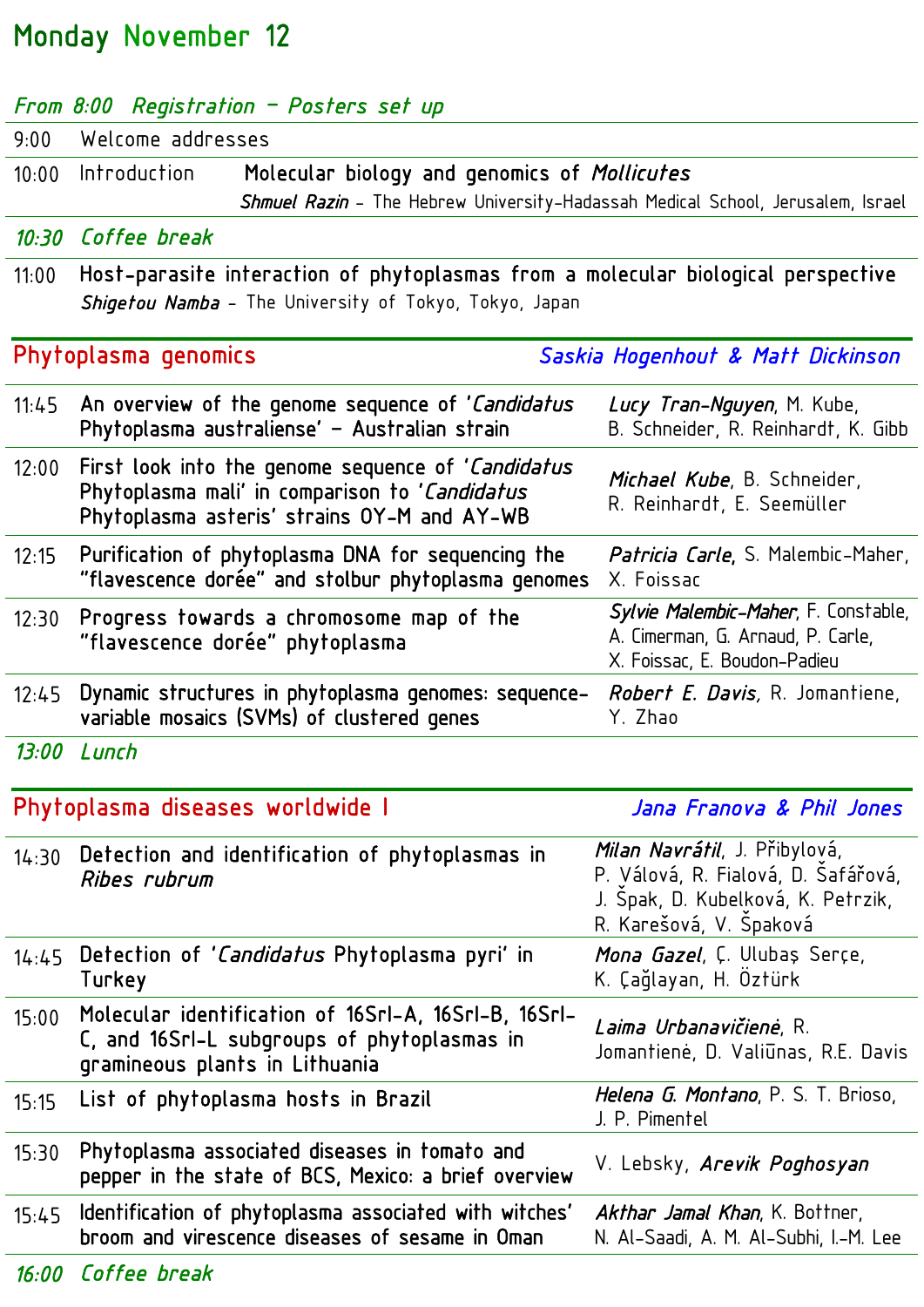|       | Phytoplasma diseases worldwide II                                                                                                                                                                          | Cristina Marzachì & Wayne Myrie |
|-------|------------------------------------------------------------------------------------------------------------------------------------------------------------------------------------------------------------|---------------------------------|
| 16:15 | Phytoplasma detected in reverted black currants in Finland<br>Anne Lemmetty, J. Pribylova, J. Spak                                                                                                         |                                 |
|       | Phytoplasma strains detected in ornamental plants in Lithuania<br>Marija Samuitienė, R. Jomantienė, D. Valiūnas, M. Navalinskienė, R.E. Davis                                                              | Deividas<br>Valiūnas            |
|       | Phytoplasmas detected in cultivated fruit plants in Lithuania<br>Deividas Valiūnas, R. Jomantienė, R.E. Davis                                                                                              |                                 |
| 16:30 | Detection and molecular characterization of phytoplasmas infecting<br>sesame and solanaceous crops in Turkey - G. Sertkaya, Marta Martini,<br>R. Musetti, R. Osler                                         |                                 |
|       | Diversity of the known phytoplasmas in Israel - Phyllis G. Weintraub,<br>M. Zeidan, S. Spiegel, A. Gera                                                                                                    | Marta<br>Martini                |
|       | Molecular evidence for the presence of 'Candidatus Phytoplasma<br>cynodontis', the Bermuda grass white leaf agent, in India - G.P. Rao,<br>S.K. Raj, S.K. Snehi, S. Mall, M. Singh, <i>Carmine Marcone</i> |                                 |
| 16:45 | Phytoplasma in "fava d'anta" tree ( <i>Dimorphandra gardneriana</i> ) in Brazil<br>Helena G. Montano, G.S. Silva, R.C. Rocha, N.Z.A. Jimenez, R.C. Pereira,<br>P.S.T. Brioso                               | Arty                            |
|       | Is a phytoplasma responsible for fig mosaic disease? - Kadriye Caglayan,<br>M. Gazel, Ç. Ulubas Serçe, S. Soylu, S. Yalçın                                                                                 | Gungoosingh-<br>Bunwaree        |
|       | Presence of phytoplasma infections in tomato plants in Mauritius<br>Arty Gungoosingh-Bunwaree, A. Bertaccini, S.P. Benimadhu                                                                               |                                 |
| 17:00 | Molecular identification of "bois noir" phytoplasmas in grapevine in<br>Bulgaria - <i>Dimitrijka Sakalieva</i> , S. Paltrinieri, A. Calari, A. Bertaccini                                                  |                                 |
|       | Geographical distribution of "bois noir" phytoplasmas infecting grapevines in<br>the Republic of Macedonia                                                                                                 | Evangelos<br><b>Vellios</b>     |
|       | <i>Saša Mitrev</i> , E. Nakova, F. Pejčinovski, E. Angelini<br>Detection and characterization of phytoplasmas infecting tomato plants<br>in Greece - Evangelos Vellios, F. Lioliopoulou                    |                                 |
| 17:15 | Molecular detection and characterization of phytoplasmas associated with<br>lethal yellowing disease of coconut palms in Jamaica<br>Wayne Myrie, N. Harrison, M. Dollet, B. Been                           |                                 |
|       | Are phytoplasmas the etiological agent of yellow leaf disease of <i>Areca catechu</i> in<br>India? - CR. Ajadkar Purushothama, J. Gottravalli Ramanayaka, T. Sano, P. Casati,<br>Pier Attilio Bianco       | Wayne Myrie                     |
|       | Detection of different types of phytoplasmas in stone fruit orchards in<br>northern Italy - F. Landi, A. Prandini, S. Paltrinieri, <i>Nicola Mori</i> ,<br>A. Bertaccini                                   |                                 |
|       | Phytoplasma diseases in New Zealand - Lia W. Liefting, R. E. Beever,<br>M. T. Andersen, G.R.G. Clover                                                                                                      |                                 |

*17:30 IPWG discussion*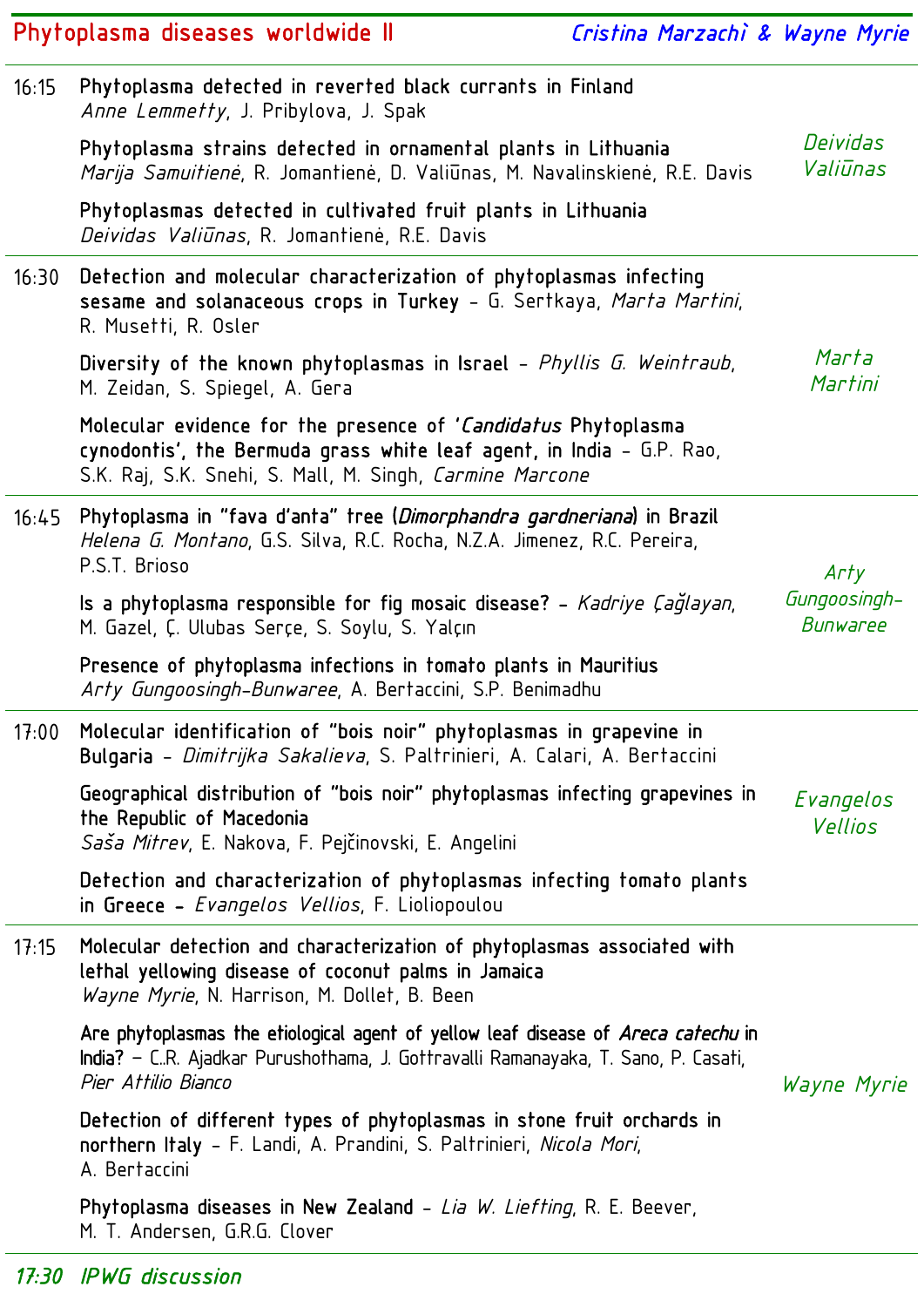### Tuesday November 13

9:00 Insect vector of phytoplasmas and their control – an update *Phyllis Weintraub* - Volcani Agricultural Research Organization, Gilat Research Center, Israel

|       | Insect vectors of phytoplasmas I                                                                                                                                                                                                  | Phyllis Weintraub & Michael Maixner                                         |
|-------|-----------------------------------------------------------------------------------------------------------------------------------------------------------------------------------------------------------------------------------|-----------------------------------------------------------------------------|
| 9:45  | A handbook of leafhopper and planthopper<br>vectors of plant disease                                                                                                                                                              | Michael Wilson                                                              |
| 10:00 | An introduction to Auchenorrhyncha phytoplasma vectors                                                                                                                                                                            | <i>Michael Wilson</i> , P.G. Weintraub                                      |
| 10:15 | Search for the vector of Cape Saint Paul wilt<br>(coconut lethal yellowing) in Ghana                                                                                                                                              | R. Philippe, J.P. Nkansah, S. Fabre,<br>R. Quaicoe, F. Pilet, Michel Dollet |
| 10:30 | Phytoplasma diseases and insect vectors in potatoes<br>of the Pacific northwest of the United States                                                                                                                              | Joseph E. Munyaneza,<br>J.M. Crosslin, I.-M. Lee                            |
|       | 10:45 Coffee break                                                                                                                                                                                                                |                                                                             |
|       | Insect vectors of phytoplasmas II                                                                                                                                                                                                 | Barbara Jarausch & Alberto Alma                                             |
| 11:00 | <i>'Candidatus</i> Phytoplasma prunorum': the<br>phytoplasma status of <i>Cacopsylla pruni</i> from<br>apricot orchards and from overwintering habitats<br>in Moravia (Czech Republic)                                            | <i>Renata Fialová,</i> M. Navrátil,<br>P. Lauterer, V. Navrkalová           |
| 11:15 | Are there several biotypes of Cacopsylla pruni?                                                                                                                                                                                   | Nicolas Sauvion, O. Lachenaud,<br>G. Genson, J.-Y. Rasplus, G. Labonne      |
| 11:30 | <i>'Candidatus</i> Phytoplasma mali': the current<br>situation of insect vectors in northwestern Italy                                                                                                                            | <i>Rosemarie Tedeschi</i> , A. Alma                                         |
| 11:45 | <i>Cacopsylla picta</i> as most important vector for<br><i>'Candidatus</i> Phytoplasma mali' in Germany and<br>neighbouring regions                                                                                               | <i>Barbara Jarausch</i> , A. Fuchs,<br>N. Schwind, G. Krczal, W. Jarausch   |
| 12:00 | Molecular tests to determine pear decline phytoplasma presence in psyllid<br>vectors from pear tree orchard in the Czech Republic - preliminary report<br><i>Jana Kučerová</i> , L. Talácko, P. Lauterer, M. Navrátil, R. Fialová |                                                                             |
|       | Survey of Cacopsylla pruni in different fruit tree producing areas of Spain<br>J. Sabaté, Amparo Laviña, A. Batlle                                                                                                                | Federico<br>Pedrazzoli                                                      |
|       | Acquisition capacities of the overwintering adults of the psyllid vectors of<br>'Candidatus Phytoplasma mali' - Federico Pedrazzoli, V. Gualandri, F. Forno,<br>L. Mattedi, V. Malagnini, A. Salvadori, G. Stoppa, C. Ioriatti    |                                                                             |
| 12:15 | Occurrence and distribution of Scaphoideus titanus in multiple outbreaks of<br>"flavescence dorée" in Serbia - Slobodan Krnjajić, M. Mitrović, T. Cvrković,<br>J. Jović, A. Petrović, V. Forte, E. Angelini, I. Toševski          | Mária<br>Kölber                                                             |
|       | Scaphoideus titanus identified in Hungary – Z. Dér, S. Koczor, B. Zsolnai,<br>I. Ember, Mária Kölber, A. Bertaccini, A. Alma                                                                                                      |                                                                             |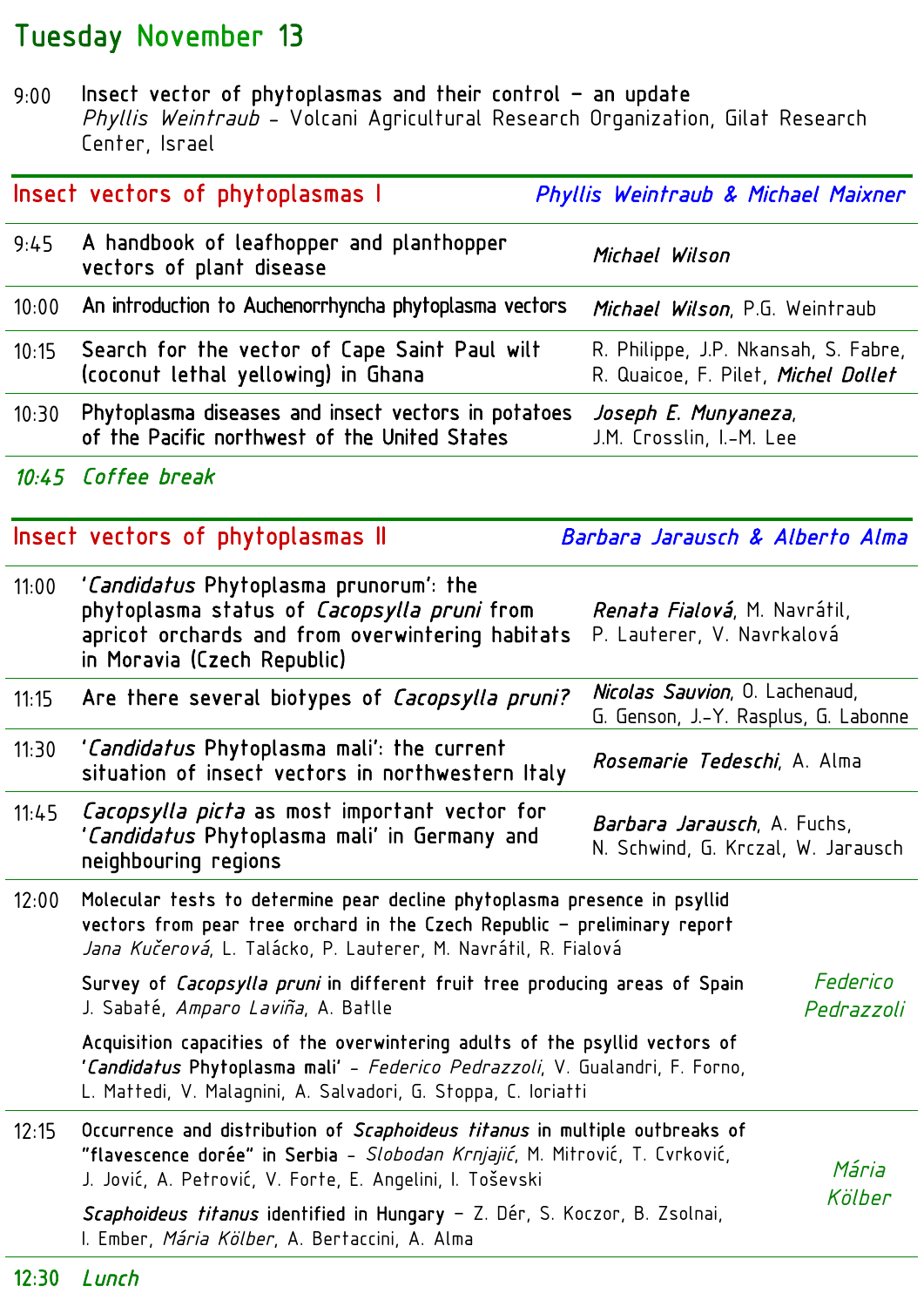|       | Interactions among phytoplasmas and hosts I                                                                                                                                                                              | Shigetou Namba & Lia Liefting                                                                                                      |
|-------|--------------------------------------------------------------------------------------------------------------------------------------------------------------------------------------------------------------------------|------------------------------------------------------------------------------------------------------------------------------------|
| 14:00 | Behaviour and interaction of two 'Candidatus<br>Phytoplasma mali' strains in artificial infections                                                                                                                       | Paolo Ermacora, M. Martini,<br>L. Carraro, F. Ferrini, N. Loi                                                                      |
| 14:15 | Effect of different strains of 'Candidatus<br>Phytoplasma mali' in susceptible and resistant<br>Malus genotypes inoculated by in vitro grafting                                                                          | Claudia Bisognin, A.M. Ciccotti,<br>A. Salvadori, M. Moser,<br>M.S. Grando, W. Jarausch                                            |
| 14:30 | Gene expression study in different 'Candidatus<br>Phytoplasma mali' - infected micropropagated<br>Malus genotypes                                                                                                        | M. Moser, C. Sprenger,<br>C. Bisognin, R. Velasco,<br>Wolfgang Jarausch                                                            |
| 14:45 | Chemo-ecologically mediated interactions among<br><i>'Candidatus</i> Phytoplasma mali', its vector <i>Cacopsylla</i><br>picta, and their host plant Malus domestica                                                      | <i>Christoph J. Mayer</i> , A. Vilcinskas,<br>J. Gross                                                                             |
| 15:00 | Production of polyclonal and monoclonal antibodies<br>specific against membrane proteins of 'Candidatus<br>Phytoplasma asteris', chrysanthemum yellows isolate                                                           | L <i>uciana Galetto</i> , D. Bosco,<br>J. Fletcher, C. Marzachì                                                                    |
| 15:15 | Effect of pear decline phytoplasma on gene<br>expression in Catharanthus roseus                                                                                                                                          | V. Carginale, V. De Luca,<br>C. Capasso, M.R. Baldi, G. Maria,<br>M. Pastore, A. Bertaccini,<br>L. Carraro, <i>Antonio Capasso</i> |
| 15:30 | Phytoplasma induced changes in gene expression<br>in poinsettia                                                                                                                                                          | Mogens Nicolaisen,<br>N. Meyn Christensen                                                                                          |
|       | 15:45 A secreted effector protein of AY-WB<br>phytoplasma accumulates in nuclei and alters<br>gene expression of host plant cells, and is<br>detected in various tissues of the leafhopper<br>Macrosteles quadrilineatus | X. Bai, A. El-Desouky,<br>Saskia A. Hogenhout                                                                                      |
|       | 16:00 Coffee break                                                                                                                                                                                                       |                                                                                                                                    |
|       | Interactions among phytoplasmas and hosts II                                                                                                                                                                             | Alain Blanchard & Yaima Arocha                                                                                                     |
| 16:15 | Gene expression and enzymatic activity of<br>invertases and sucrose synthase in Spiroplasma<br>citri or stolbur phytoplasma infected plants                                                                              | J. Machenaud, R. Henri,<br>M. Dieuaide-Noubhani, P. Pracros,<br>J. Renaudin, Sandrine Eveillard                                    |
| 16:30 | Stolbur phytoplasma-infected tomato showed<br>alteration of SIDEF methylation status and<br>deregulation of methyltransferase genes<br>expression                                                                        | P. Pracros, M. Hernould,<br>E. Teyssier, Sandrine Eveillard,<br>J. Renaudin                                                        |
| 16:45 | Double infection of <i>'Candidatus</i> phytoplasma<br>asteris' and "flavescence dorée" phytoplasma in<br>the vector Euscelidius variegatus                                                                               | <i>Romina D'Amelio</i> , C. Marzachì,<br>D. Bosco                                                                                  |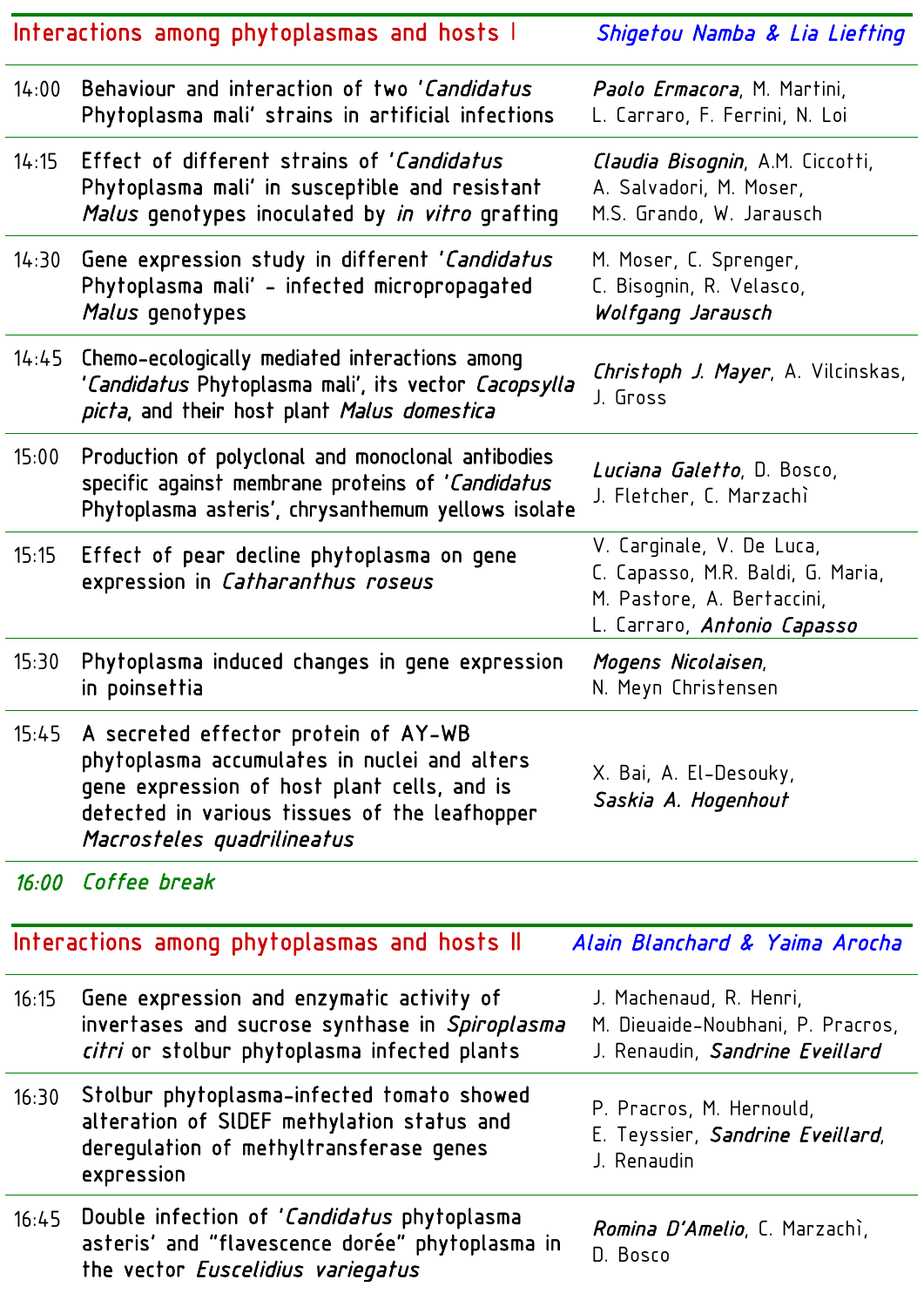| 17:00 | Aster yellows phytoplasma witches' broom (AY-WB; 'Candidatus Phytoplasma<br>asteris') increases survival rates of Macrosteles quadrilineatus and Dalbulus<br>maidis on various plant species - Heather N Kingdom, S.A. Hogenhout                         |                             |
|-------|----------------------------------------------------------------------------------------------------------------------------------------------------------------------------------------------------------------------------------------------------------|-----------------------------|
|       | Pattern of chrysanthemum yellows phytoplasma multiplication in three<br>leafhopper vector species (Cicadellidae Deltocephalinae) - Domenico Bosco,<br>L. Galetto, P. Leoncini, P. Saracco, B. Raccah, C. Marzachì                                        | Elizabeth<br>de<br>Oliveira |
|       | Maize bushy stunt phytoplasma transmission by <i>Dalbulus maidis</i> is affected by<br>spiroplasma acquisition and environmental conditions<br>Elizabeth de Oliveira, J.C. Santos, P.C. Magalhães, I. Cruz                                               |                             |
| 17:15 | Protein extraction for Cocos nucifera with and without lethal yellowing phytoplasma:<br>gel-based proteomic - Celso Reyes-Martínez, D. Morales-Angeles, M. Narvaez-Cab,<br>J.A. Osuna-Castro, D. Zizumbo-Villarreal, C.M. Oropeza-Salín, E. Peña-Beltrán |                             |
|       | Productive parameters in Chardonnay and Vermentino grapevines infected with "bois<br>noir" and recovered in Sardinia - Raimondo Garau, A. Sechi, V.A. Prota, G. Moro                                                                                     | Paolo<br>Ermacora           |
|       | Recovery phenomena in grapevines affected by grapevine yellows in Friuli Venezia Giulia<br>C. Bellomo, L. Carraro, P. Ermacora, <i>Francesco Pavan</i> , R. Osler, C. Frausin, G. Governatori                                                            |                             |

*20:00 Social Dinner* 

## Wednesday November 14

| 9:00  | Prospects of DNA-based systems for differentiation and classification of<br>phytoplasmas<br>Ing-Ming Lee - Molecular Plant Pathology Laboratory, Beltsville, MD, USA |                                                                                                                  |
|-------|----------------------------------------------------------------------------------------------------------------------------------------------------------------------|------------------------------------------------------------------------------------------------------------------|
|       | Phytoplasma detection methods I                                                                                                                                      | Dijana Skoric & Josef Spak                                                                                       |
|       | 9:45 Evaluation of SSCP analysis as a tool for<br>detection of phytoplasma molecular variability                                                                     | Martina Šeruga Musić,<br>M. Krajačić, D. Skorić                                                                  |
|       | 10:00 Experiences with phytoplasma detection and<br>identification by different methods                                                                              | Jana Fránová, K. Petrzik,<br>F. Paprštein, J. Kučerová,<br>M. Navrátil, P. Válová,<br>J. Nebesářová, H. Jakešová |
| 10:15 | Optimization of extraction procedure can improve<br>phytoplasma diagnostics                                                                                          | Jana Boben, N. Mehle,<br>M. Ravnikar                                                                             |

| 10:30 A real-time PCR method for detection and   | <i>Marta Martini,</i> N. Loi, |
|--------------------------------------------------|-------------------------------|
| quantification of <i>'Candidatus</i> Phytoplasma | P. Ermacora, L. Carraro,      |
| prunorum' in its natural hosts                   | M. Pastore                    |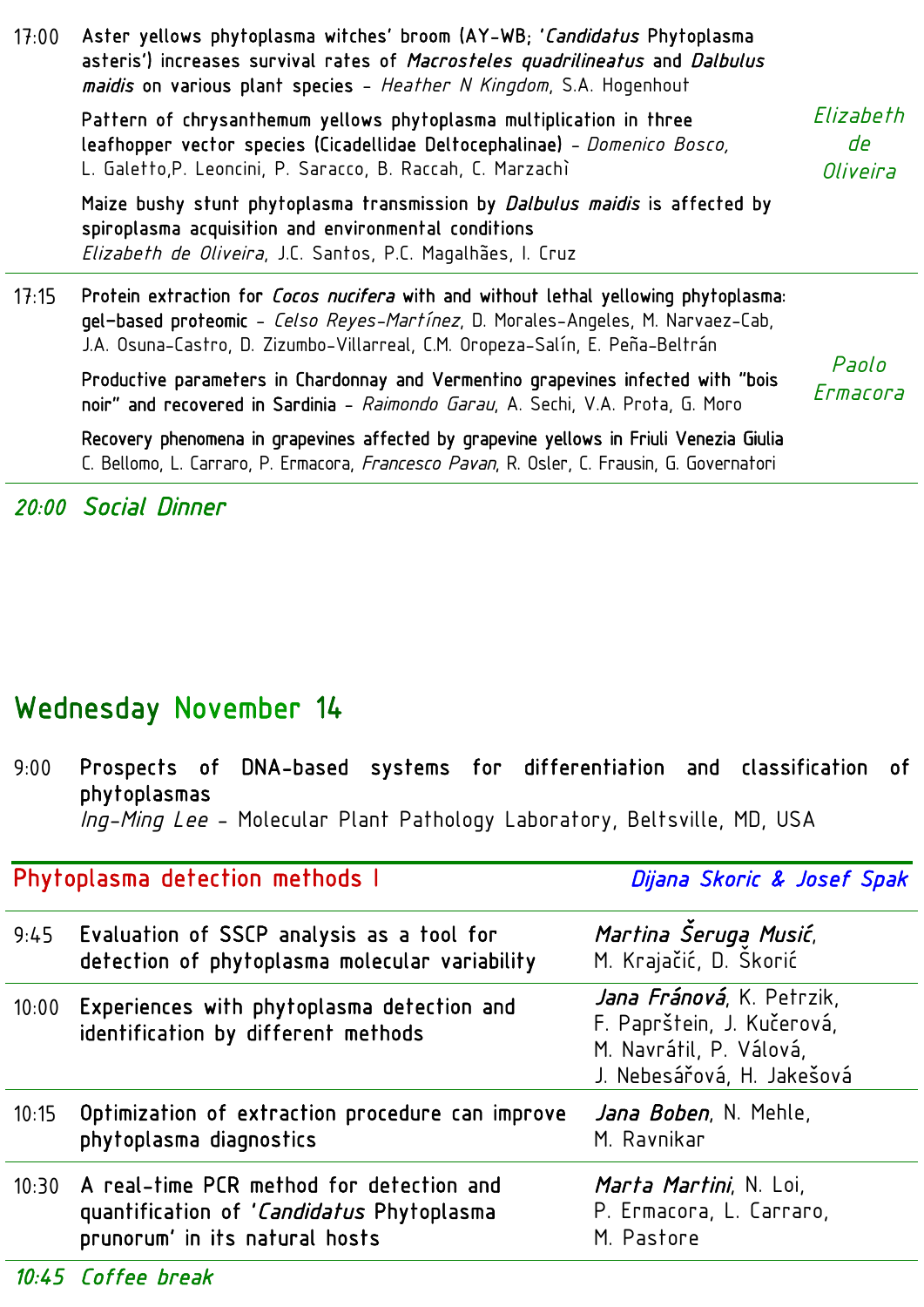|       | Phytoplasma detection methods II                                                                                                                                        | Marta Martini & Ing Ming Lee                                                                                 |
|-------|-------------------------------------------------------------------------------------------------------------------------------------------------------------------------|--------------------------------------------------------------------------------------------------------------|
| 11:00 | Detection of "flavescence dorée" in grapevines<br>by RT-PCR                                                                                                             | <i>Sabrina Palmano</i> , P. Margaria,<br>C. Marzachì, M. Turina                                              |
| 11:15 | Establishing a real-time PCR detection procedure<br>of "flavescence dorée" and "bois noir"<br>phytoplasmas for mass screening                                           | M. Gori, R. Monnanni, M. Buiatti,<br>E. Goti, S. Carnevale, L. Da Prato,<br>A. Bertaccini, Stefano Biricolti |
| 11:30 | Developing a method for phytoplasma identification in cactus pear samples from California<br>Assunta Bertaccini, A. Calari, P. Felker                                   | Rasa                                                                                                         |
|       | Repeated conserved sequences as genetic markers for phytoplasma detection<br>Rasa Jomantiene, R.E. Davis                                                                | Jomantiene                                                                                                   |
| 11:45 | Problems in detection of European stone fruit yellows phytoplasma in apricot trees<br>in the Czech Republic - Jaroslav Polák, J. Salava, M. Bryxiová, J. Svoboda        |                                                                                                              |
|       | Seasonal occurrence of 'Candidatus phytoplasma pyri' in pear trees in the Czech<br>Republic - Jana Kučerová, R. Karešová, M. Navrátil, P. Válová                        | Jana<br>Kučerová                                                                                             |
|       | Detection of latent apple proliferation infection in two differently aged apple<br>orchards in South Tyrol (northern Italy) - Sanja Baric, C. Kerschbamer, J. Dalla Via |                                                                                                              |
|       | New phytoplasmas and new phytoplasma diseases I Kadryie Caglayan & Jamal Khan                                                                                           |                                                                                                              |
| 12:00 | A new phytoplasma associated with witches'<br>broom of <i>Cassia italica</i> in Oman                                                                                    | A.J. Khan, A.M. Al-Subhi, <i>Alberto</i><br>Calari, N.A. Al-Saady, A. Bertaccini                             |
| 12:15 | A new disease causing stunting and shoot proliferation in<br>Gypsophila is associated with phytoplasma                                                                  | <i>Abdullah Gera</i> , P.G. Weintraub,<br>L. Maslenin, S. Spiegel, M. Zeidan                                 |
| 12:30 | Detection and characterization of a phytoplasma<br>associated with frog skin disease in cassava                                                                         | Elizabeth Alvarez, J.F. Mejia,<br>G.A. Llano, J.B. Loke                                                      |
|       | 12:45 A severe disease induced by 'Candidatus<br>Phytoplasma asteris' in <i>Digitalis lanata</i>                                                                        | M.G. Bellardi, A. Benni,<br>S. Paltrinieri, <i>Assunta Bertaccini</i>                                        |
|       | 13:00 Lunch                                                                                                                                                             |                                                                                                              |
|       | New phytoplasmas and new phytoplasma diseases II Elisabeth Boudon-Padieu & Eric Seemüller                                                                               |                                                                                                              |
| 14:30 | First report of group 16Srlll phytoplasma in<br>loofah ( <i>Luffa cylindrica</i> )                                                                                      | Helena G. Montano, P.S.T. Brioso, J.O.<br>Cunha Jr, D.V. Figueiredo, J.P. Pimentel                           |
| 14:45 | Virescence of tenweeks stock associated to<br>phytoplasma                                                                                                               | S. Davino, A. Calari, M. Davino, Matilde<br>Tessitori, A. Bertaccini, M.G. Bellardi                          |
| 15:00 | Phytoplasma infection in the four o'clock flower<br>(Mirabilis jalapa)                                                                                                  | I. Sobolev, P.G. Weintraub,<br>A. Gera, Y. Tam, Sara Spiegel                                                 |
| 15:15 | A new phytoplasma associated with a zigzag line<br>pattern in leaves of <i>Lilium</i> spp. in Mexico                                                                    | N.E. Cortés-Martínez, Ernestina<br><i>Valadez-Moctezuma</i> , L.X. Zelaya-<br>Molina, J. Aguilar-Ríos        |
| 15:30 | "Al–Wijam", a new phytoplasma disease of date<br>palm in Saudi Arabia                                                                                                   | <i>Khalid Alhudaib</i> , Y. Arocha,<br>M. Wilson, P. Jones                                                   |
| 15:45 | Sicana odorifera (Cucurbitaceae): a new phytoplasma host - Helena G. Montano,<br>P.S.T. Brioso, R.C. Pereira, J.P. Pimentel                                             | Ali<br>Masoud                                                                                                |
|       | Molecular characterization of phytoplasma associated with <i>Echinops</i> witches' broom<br>disease - Ali Masoud Al-Subhi, N.A. Al-Saady, A.J. Khan                     | Al-Subhi                                                                                                     |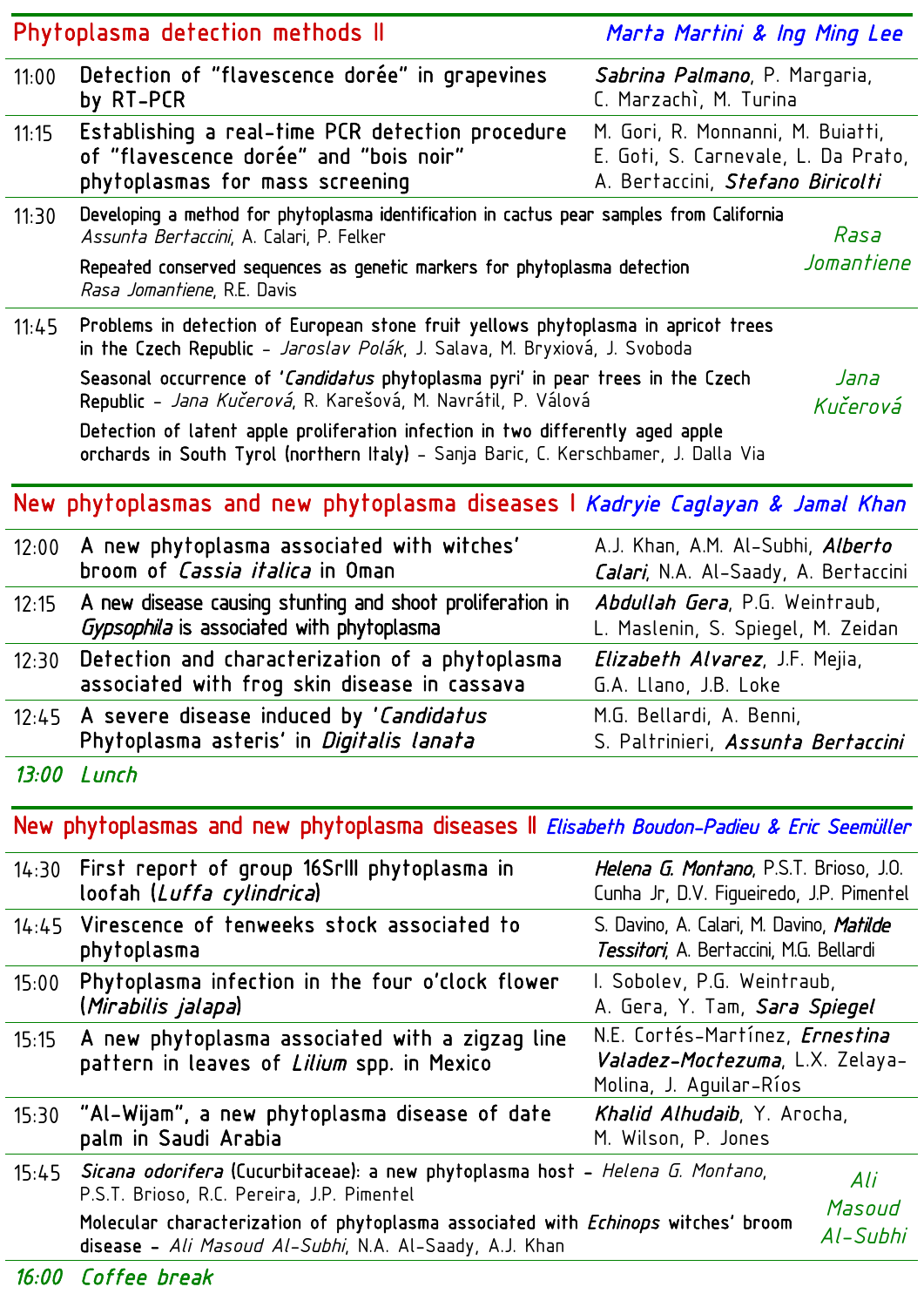|       | Perspective towards control of phytoplasma diseases Assunta Bertaccini & Robert E. Davis                                                                                                                                                                              |                                                                                                     |                           |
|-------|-----------------------------------------------------------------------------------------------------------------------------------------------------------------------------------------------------------------------------------------------------------------------|-----------------------------------------------------------------------------------------------------|---------------------------|
| 16:15 | Effects induced by fungal endophytes in<br>Catharanthus roseus tissues infected by<br>phytoplasmas                                                                                                                                                                    | <i>Rita Musetti</i> , R. Polizzotto,<br>S. Grisan, M. Martini, S. Borselli,<br>L. Carraro, R. Osler |                           |
| 16:30 | Factors affecting the spread of "bois noir"<br>disease in grapevine cv Lambrusco in northern<br>Italy                                                                                                                                                                 | Nicola Mori, F. Pavan, R. Bondavalli,<br>N. Reggiani, S. Paltrinieri,<br>A. Bertaccini              |                           |
|       | 16:45 Push and pull strategy to reduce <i>Hyalesthes</i><br>obsoletus population in vineyards by Vitex<br><i>agnus castus</i> as trap plant                                                                                                                           | <i>Tirtza Zahavi</i> , S. Peles,<br>A. Harari, V. Soroker, R. Sharon                                |                           |
| 17:00 | Breeding of apple rootstocks resistant to<br>'Candidatus Phytoplasma mali'                                                                                                                                                                                            | Wolfgang Jarausch, C. Bisognin,<br>B. Schneider, S. Grando,<br>R. Velasco, E. Seemüller             |                           |
| 17:15 | Malus sieboldii-based rootstocks mediate apple<br>proliferation resistance to grafted trees                                                                                                                                                                           | <i>Erich Seemüller</i> , E. Moll,<br><b>B.</b> Schneider                                            |                           |
| 17:30 | Screening and development of resistant sesame<br>varieties against phytoplasma                                                                                                                                                                                        | P.K. Singh, Mohammad Akram,<br>M. Vajpeyi, R.L. Srivastava,<br>K. Kumar, R. Naresh                  |                           |
| 17:45 | Survey of sweet orange cultivars for stubborn disease resistance in Iran<br>Naghmeh Nejat, M. Salehi, M. Fayyazi, K. Izadpanah                                                                                                                                        |                                                                                                     |                           |
|       | Occurrence of 'Candidatus Phytoplasma mali' in apple cultivars or selections grown in<br>Trentino (north Italy) orchards - Flavio Roberto De Salvador, M. Fisichella,<br>M. Fontanari, S. Paltrinieri, E. Galassi, S. Tartarini, A. Bertaccini                        |                                                                                                     | Çiğdem<br>Ulubaş<br>Serçe |
|       | Responses of six Turkish apricot cultivars to 'Candidatus Phytoplasma prunorum'<br>under greenhouse conditions - Cigdem Ulubaș Serçe, M. Gazel, S. Yalçin, K. Çağlayan                                                                                                |                                                                                                     |                           |
| 18:00 | Hot water treatment and field coverage of mother plant vineyards to prevent<br>propagation material from phytoplasma infections - Franco Mannini                                                                                                                      |                                                                                                     |                           |
|       | Activity of synthetic and natural compounds for phytoplasma control<br>S. Chiesa, S. Prati, Gemma Assante, D. Maffi, P.A. Bianco                                                                                                                                      |                                                                                                     | Cristina                  |
|       | Attempts to eliminate phytoplasmas from grapevine clones by tissue culture<br>techniques - Ivana Gribaudo, P. Ruffa, D. Cuozzo, G. Gambino, C. Marzachi                                                                                                               |                                                                                                     | Marzachì                  |
|       | Preliminary results on the evaluation of the effects of elicitors of plant resistance<br>in chrysanthemum yellows phytoplasma infection $-$ R. D'Amelio, N. Massa, E. Gamalero,<br>G. D'Agostino, S. Sampò, G. Berta, F. Faoro, M. Iriti, D. Bosco, Cristina Marzachì |                                                                                                     |                           |
| 18:15 | Management of pear decline caused by "Candidatus Phytoplasma pyri' in Hungary<br>Sándor Süle, G. Jenser, É. Szita                                                                                                                                                     |                                                                                                     |                           |
|       | Verification of phytoplasma presence in certified fruit tree material in Emilia Romagna<br>region - R. Bissani, S. Botti, Marco Cardoni                                                                                                                               |                                                                                                     | Carlo<br>Poggi            |
|       | Investigation on European stone fruit yellows in experimental apricot orchards in<br>the province of Trento (Italy) - Carlo Poggi Pollini, L. Bianchi, F. Forno,<br>S. Franchini, L. Giunchedi, M. Gobber, L. Mattedi, P. Miorelli, D. Pignatta,                      |                                                                                                     | Pollini                   |

D. Profaizer, C. Ratti, N. Reggiani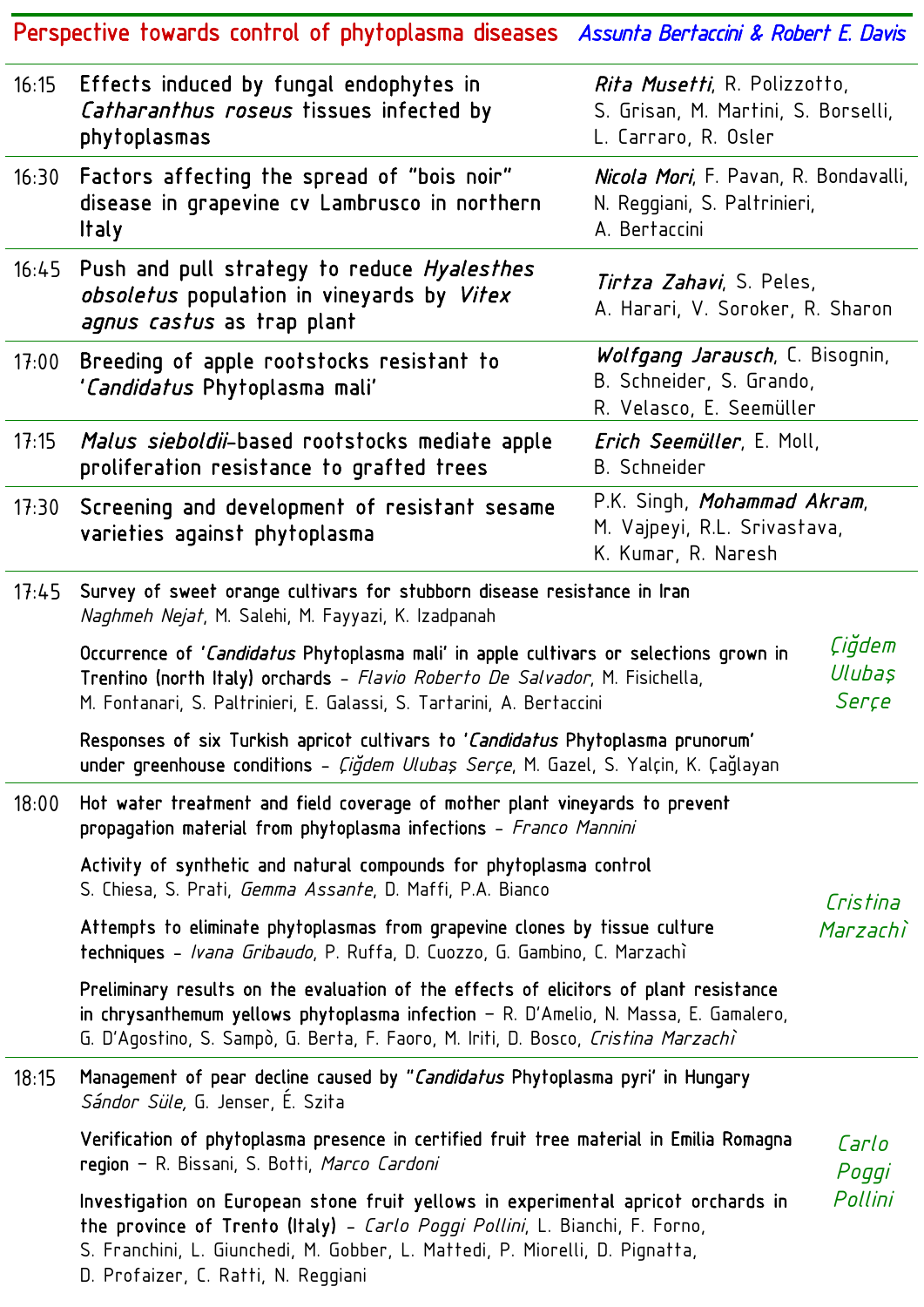### Thursday November 15

|       | Phytoplasma phylogeny and characterization I                                                                                                                            | Marina Barba & Xavier Foissac                                                                                            |
|-------|-------------------------------------------------------------------------------------------------------------------------------------------------------------------------|--------------------------------------------------------------------------------------------------------------------------|
| 9:00  | Occurrence and diversity of phytoplasmas<br>detected in clematis and their relationships with<br>grapevine "flavescence dorée" phytoplasmas                             | Luisa Filippin, J. Jović, V. Forte,<br>T. Cvrković, I. Toševski,<br>M. Borgo, E. Angelini                                |
| 9:15  | Detection and diversity of "flavescence dorée"<br>related phytoplasmas in alders surrounding<br>infected vineyards in Aquitaine - France                                | Sylvie Malembic-Maher, P. Salar,<br>D. Vergnes, X. Foissac                                                               |
| 9:30  | Molecular characterization of phytoplasmas in<br>Chilean grapevines                                                                                                     | <i>Nicola Fiore</i> , S. Prodan,<br>S. Paltrinieri, A. Gajardo,<br>S. Botti, A.M. Pino,<br>J. Montealegre, A. Bertaccini |
| 9:45  | Genetic structure of Scaphoideus titanus<br>populations and genetic diversity of the epidemic<br>strains of "flavescence dorée" phytoplasma: the<br>situation in France | <i>Daciana Papura</i> , M. van-Helden,<br>X. Giresse, P. Salar, J.-L. Danet,<br>X. Foissac, S. Malembic-Maher            |
| 10:00 | Distribution and molecular characterization of<br>apple proliferation phytoplasma in Turkey                                                                             | <i>Didem Canik</i> , F. Ertunc                                                                                           |
| 10:15 | Molecular investigation on the genetic<br>polymorphism of 'Candidatus Phytoplasma<br>prunorum' detected in plum and apricot fruit trees                                 | Luca Ferretti, G. Pasquini,<br>G. Albanese, M. Barba                                                                     |
| 10:30 | <i>Imp</i> and secY, two new markers for MLST<br>(Multilocus Sequence Typing) in the 16SrX<br>phytoplasma taxonomic group                                               | Jean-Luc Danet, P. Bonnet,<br>W. Jarausch, L. Carraro,<br>D. Skoric, G. Labonne, X. Foissac                              |
|       | 10:45 Coffe break                                                                                                                                                       |                                                                                                                          |
|       | Phytoplasma phylogeny and characterization II                                                                                                                           | Fiona Constable & Paolo Ermacora                                                                                         |
| 11:00 | Identification of phytoplasmas belonging to aster<br>yellows ribosomal group in vegetables in Serbia                                                                    | <i>Bojan Duduk</i> , A. Bulajić,<br>N. Duduk, A. Calari, S. Paltrinieri,<br>B. Krstić, A. Bertaccini                     |

- 11:15 Phylogenetic analysis of phytoplasmas based on sequences derived from the secA and 23S rDNA genes
- *Jennifer Hodgetts*, N. Harrison, R. Mumford, N. Boonham, M. Dickinson
- 11:30 Genetic diversity of Italian and French "bois noir" phytoplasma isolates *Davide Pacifico*, X. Foissac, F. Veratti, C. Marzachì

Phylogenetic relationships of sugarcane grassy shoot phytoplasma with closely related agents - *Govind P. Rao*, S. Srivastava, M. Singh, C. Marcone

*Davide Pacifico*

Virtual RFLP analysis of 16S rDNA sequences identifies new subgroups in the clover proliferation phytoplasma group – W. Wei, I.-M. Lee, R.E. Davis, X. Suo, *Yan Zhao*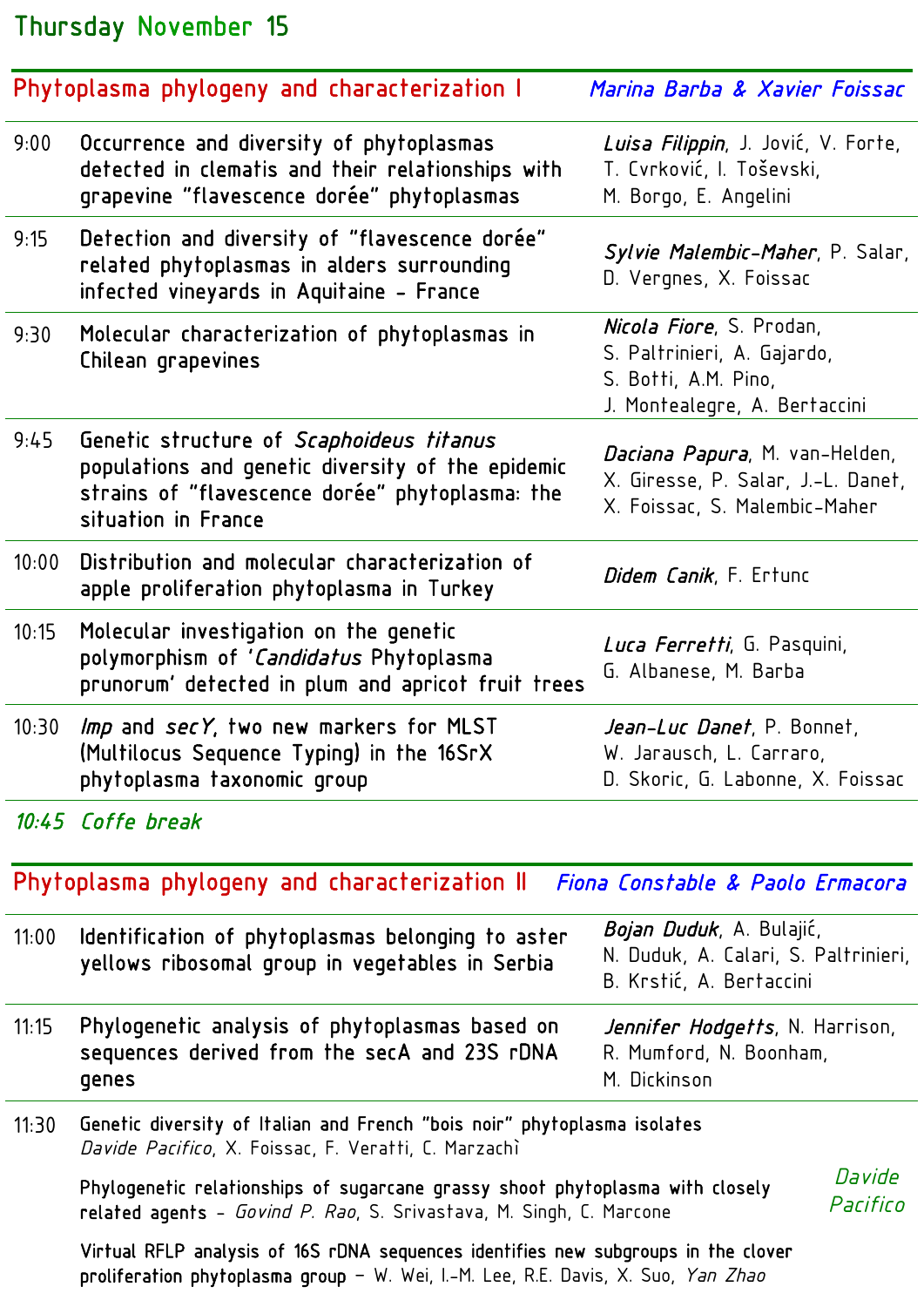### Molecular characterization of stolbur isolates collected in grapevines, weeds and insects in central and southern Italy - *Graziella Pasquini*, L. Ferretti, A. Gentili, B. Bagnoli, V. Cavalieri, M. Barba 12:00 Phytoplasmas in Lebanon: characterization of '*Candidatus* Phytoplasma pyri' and stolbur phytoplasma respectively associated with pear decline and grapevine "bois noir" diseases - *Pascal Salar*, E. Choueiri, F. Jreijiri, S. El Zammar, J.-L. Danet, X. Foissac Molecular diversity in '*Candidatus* Phytoplasma mali' in Lombardia - *Paola Casati*, A. Stern, P. Spadone, M. Calvi, D. Bulgari, P.A. Bianco, G. Belli Sequencing of the ribosomal protein gene *rpl16* from '*Candidatus* Phytoplasma ulmi' infecting a historic *Ulmus minor –* G. Durante, F. Quaglino, *Pier Attilio Bianco*, P. Casati Epidemiology I *Margaret Redinbaugh & Abdullah Gera* 12:15 Uneven distribution of stolbur phytoplasma in Italian grapevines as revealed by nested-PCR – F. Terlizzi, *Rino Credi* Incidence of "bois noir" phytoplasma in different wine-growing regions of Spain and its relation to *Hyalesthes obsoletus –* J. Sabaté, A. Laviña, J. Legorburu, J. Fortanete, J.J. Perez de Obanos, J.L. Perez Marín, J. Reyes, *Assumpció Batlle* Surveys for grapevine yellows phytoplasmas in Bosnia and Herzegovina *Duška Delić*, G. Seljak, M. Martini, P. Ermacora, L. Carraro, A. Myrta, G. Đurić 12:30 Detection and incidence of FD and BN phytoplasmas in vineyards of different grapevine cultivars in Serbia – S. Kuzmanovic, M. Martini, *Zarko Ivanovic*, D. Josic, S. Živkovic, M. Starovic Presence of *Scaphoideus titanus* on American grapevine in woodlands, and infection with "flavescence dorée" phytoplasmas - *Federico Lessio*, R. Tedeschi, A. Alma "Flavescence dorée" in Switzerland: spread of the disease in canton of Ticino and of its insect vector, now also in cantons of Vaud and Geneva *Santiago Schaerer*, H. Johnston, P. Gugerli, C. Linder, L. Shaub, L. Colombi *Federico* 12:45 Occurrence, distribution and detection of potato purple top phytoplasma disease in the Punjab (Pakistan) - *Mian Muhammad Nasir*, S.M. Mughal, S.M. Khan Detection of phytoplasmas in plantlets grown from different batches of seed-potatoes - *Samanta Paltrinieri*, A. Bertaccini Study on diverse grafting techniques for their capability in rapid and efficient transmission of apple proliferation disease to different host plants *Magid Aldaghi*, S. Massart, S. Steyer, M. Lateur, M.H. Jijakli Molecular identification of phytoplasmas infecting myrtle plantations in Sardinia (Italy) *Vanda Assunta Prota*, R. Garau, S. Paltrinieri, S. Botti, S. Nahdi, A. Calari, A. Sechi, A. Bertaccini *Assunta*

11:45 Grapevine yellows survey in grape growing areas of four districts in Bologna province - *Valerio Vicchi*, P. Grillini, A.R. Babini, G. Ghermandi, R. Cornale

Relationships among *Hyalesthes obsoletus*, its herbaceous host plant and "bois noir" phytoplasma strain in vineyard ecosystems in the Marche region (centraleastern Italy) - *Paola Riolo*, L. Landi, S. Nardi, N. Isidoro

*Graziella Pasquini*

*Pier Attilio Bianco* 

*Duška Delić*

*Lessio* 

*Vanda* 

*Prota*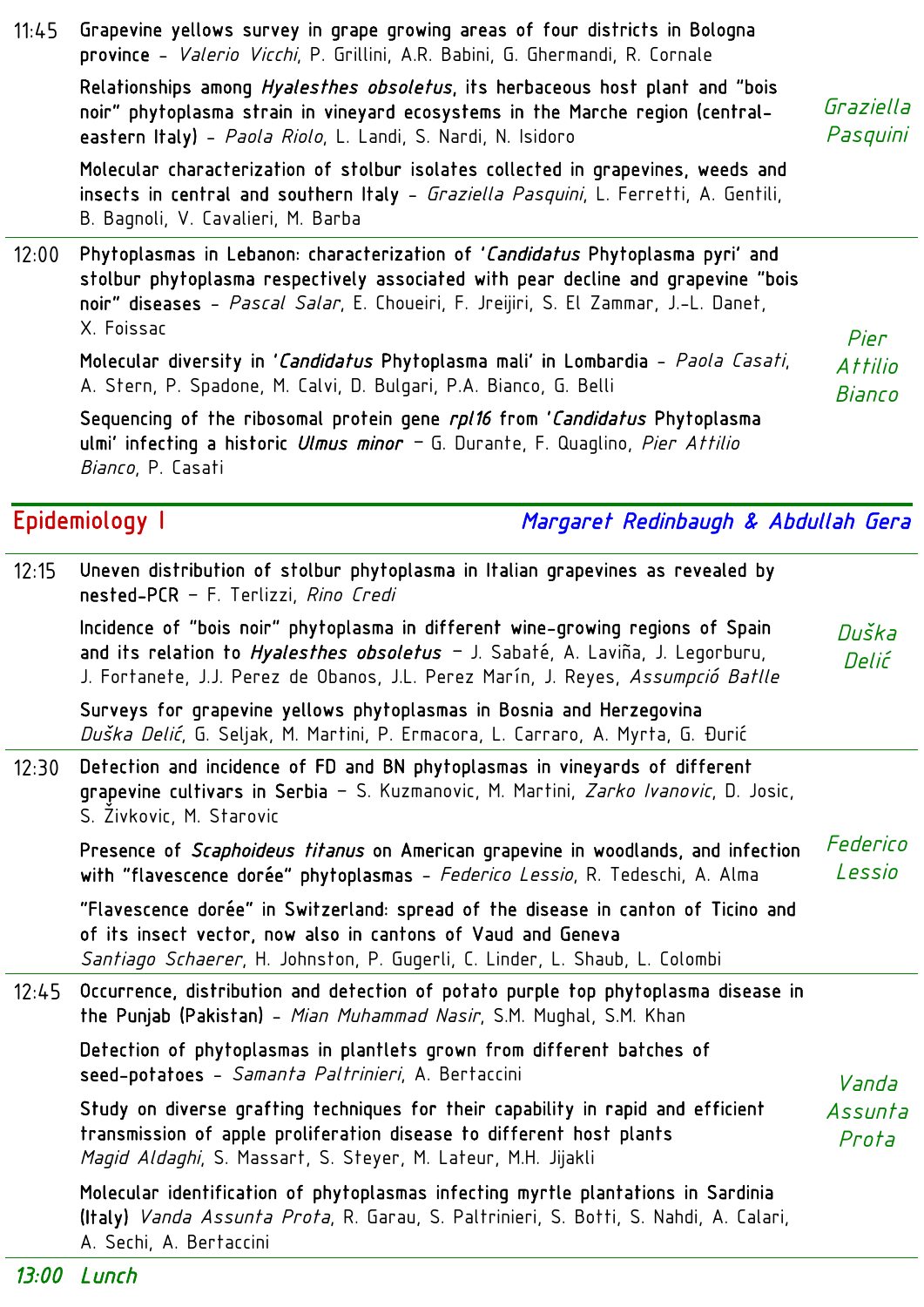| Epidemiology II |                                                                                                                              | Gabi Krczal & Wolfgang Jarausch                                                                                                                 |  |
|-----------------|------------------------------------------------------------------------------------------------------------------------------|-------------------------------------------------------------------------------------------------------------------------------------------------|--|
| 14:30           | Detection of phytoplasma DNA in embryos from coconut<br>palms in Ghana, and kernels from maize in Peru                       | J.O. Nipah, P. Jones, J. Hodgetts,<br>Matt Dickinson                                                                                            |  |
|                 | 14:45 Transmission of <i>'Candidatus</i> Phytoplasma mali' by<br>root bridges under natural and experimental<br>conditions   | A.M. Ciccotti, P.L. Bianchedi,<br>P. Bragagna, M. Deromedi,<br>M. Filippi, F. Forno, Luisa Mattedi                                              |  |
| 15:00           | Research on European stone fruit yellows (ESFY)<br>in Germany                                                                | <i>Barbara Jarausch</i> , A. Fuchs,<br>I. Mühlenz, I. Lampe, U. Harzer,<br>W. Jarausch                                                          |  |
| 14:30           | Phytoplasma infected plants in Austrian forests:<br>role as a reservoir?                                                     | E. G. Borroto Fernández,<br>A. Calari, V. Hanzer, H. Katinger,<br>A. Bertaccini, Margit Laimer                                                  |  |
| 15:30           | Bunchy top symptom of papaya in Cuba: new<br>insights                                                                        | <i>Yaima Arocha</i> , B. Piñol,<br>M. López, I. Miranda, R. Almeida,<br>M. Wilson, P. Jones                                                     |  |
| 15:45           | The syndrome "basses richesses" of sugar beet in<br>France is associated with different pathogen<br>types and insect vectors | A. Bressan, O. Sémétey,<br>B. Nusillard,<br>Elisabeth Boudon-Padieu                                                                             |  |
| 16:00           | Maize redness in Serbia caused by stolbur<br>phytoplasma is transmitted by <i>Reptalus panzeri</i>                           | <i>Jelena Jović</i> , T. Cvrković,<br>M. Mitrović, S. Krnjanjić,<br>A. Petrović, M.G. Redinbaugh,<br>R.C. Pratt, S.A. Hogenhout,<br>I. Toševski |  |
| 16:15           | Host plant specificity of <i>Hyalesthes obsoletus</i><br>and consequences for "bois noir" epidemiology                       | Michael Maixner, J. Johannesen,<br>K. Michel, B. Lux, A. Seitz                                                                                  |  |
|                 | 16:30 Posters down                                                                                                           |                                                                                                                                                 |  |
| year            | Second International Phytoplasmologist Working                                                                               | <b>IPWG</b>                                                                                                                                     |  |

*20?? Group meeting*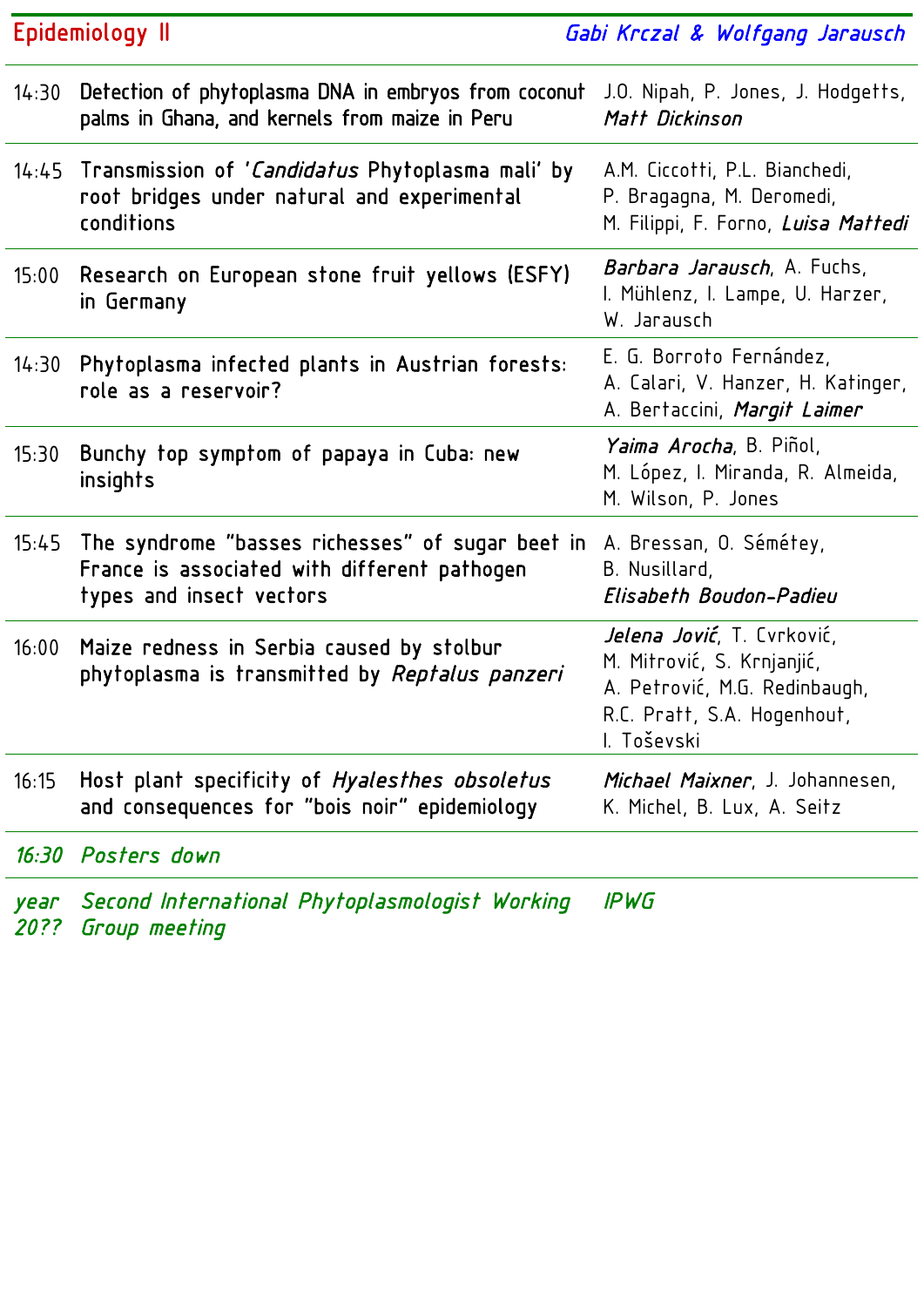#### SCIENTIFIC COMMITTEE

| <b>ASSUNTA BERTACCINI</b>  | UNIVERSITY OF BOLOGNA<br>ITALY                               |
|----------------------------|--------------------------------------------------------------|
| <b>ALAIN BLANCHARD</b>     | UNIVERSITÈ DE BORDEAUX II AND INRA<br>BORDEAUX FRANCE        |
| <b>JACQUELINE FLETCHER</b> | UNIVERSITY OF OKLAHOMA, STILLWATER, OK, USA                  |
| <b>XAVIER FOISSAC</b>      | INRA, BORDEAUX<br>FRANCE                                     |
| <b>KAREN GIBB</b>          | CHARLES DARWIN UNIVERSITY, DARWIN<br>AUSTRALIA               |
| <b>SASKIA HOGENOUT</b>     | THE JOHN INNES CENTRE, NORWICH NORFOLK, UK                   |
| BARBARA JARAUSCH           | ALPLANTA, NEUSTADT AN DER WEINSTRASSE<br><b>GERMANY</b>      |
| <b>WOLFGANG JARAUSCH</b>   | ALPLANTA, NEUSTADT AN DER WEINSTRASSE<br>GERMANY             |
| <b>PHIL JONES</b>          | ROTHAMSTED RESEARCH, HARPENDEN HERTS, UK                     |
| ING MING LEE               | USDA, ARS, BELTSVILLE, MD<br>USA                             |
| <b>LIA LIEFTING</b>        | MINISTRY OF AGRICULTURE AND FORESTRY<br>AUCKLAND NEW ZEALAND |
| <b>SHIGETOU NAMBA</b>      | THE UNIVERSITY OF TOKYO, TOKYO<br><b>JAPAN</b>               |
| <b>PHILLIS WEINTRAUB</b>   | GILAT RESEARCH CENTER, D.N. NEGEV<br><i>ISRA</i> EL          |

### ORGANIZING COMMITTEE

*Alma Mater Studiorum, University of Bologna, Faculty of Agriculture* 

Assunta Bertaccini Maria Grazia Bellardi Alberto Calari Bojan Duduk Sabrine Nahdi Samanta Paltrinieri

#### Carlo Poggi Pollini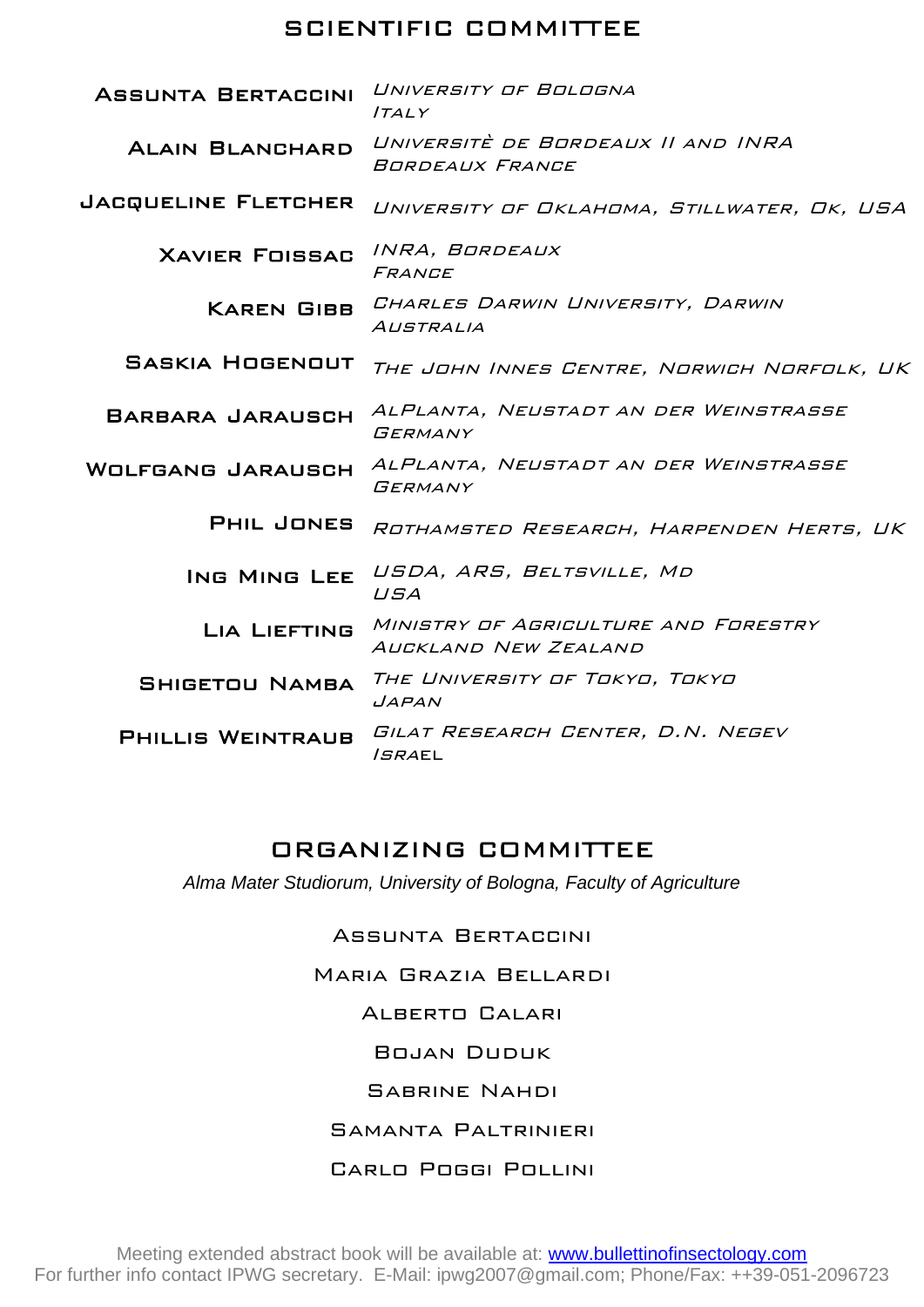COO WOK at the Second 1P WG meeting ... .. gear 20??